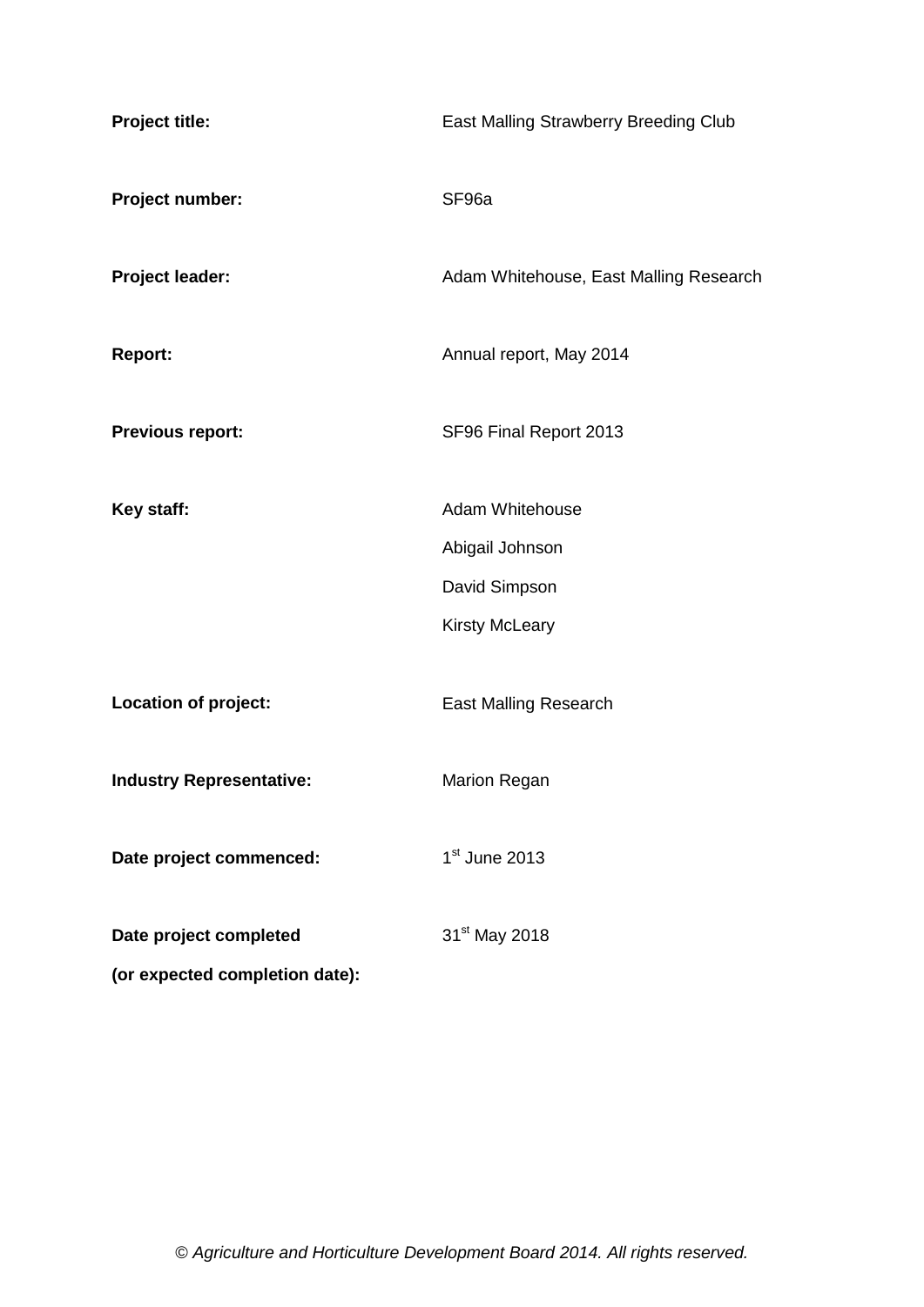## **DISCLAIMER**

*AHDB, operating through its HDC division seeks to ensure that the information contained within this document is accurate at the time of printing. No warranty is given in respect thereof and, to the maximum extent permitted by law the Agriculture and Horticulture Development Board accepts no liability for loss, damage or injury howsoever caused (including that caused by negligence) or suffered directly or indirectly in relation to information and opinions contained in or omitted from this document.* 

*Copyright, Agriculture and Horticulture Development Board 2014. All rights reserved.*

*No part of this publication may be reproduced in any material form (including by photocopy or storage in any medium by electronic means) or any copy or adaptation stored, published or distributed (by physical, electronic or other means) without the prior permission in writing of the Agriculture and Horticulture Development Board, other than by reproduction in an unmodified form for the sole purpose of use as an information resource when the Agriculture and Horticulture Development Board or HDC is clearly acknowledged as the source, or in accordance with the provisions of the Copyright, Designs and Patents Act 1988. All rights reserved.* 

*AHDB (logo) is a registered trademark of the Agriculture and Horticulture Development Board.*

*HDC is a registered trademark of the Agriculture and Horticulture Development Board, for use by its HDC division.*

*All other trademarks, logos and brand names contained in this publication are the trademarks of their respective holders. No rights are granted without the prior written permission of the relevant owners.*

The results and conclusions in this report are based on an investigation conducted over a one-year period. The conditions under which the experiments were carried out and the results have been reported in detail and with accuracy. However, because of the biological nature of the work it must be borne in mind that different circumstances and conditions could produce different results. Therefore, care must be taken with interpretation of the results, especially if they are used as the basis for commercial product recommendations.

*© Agriculture and Horticulture Development Board 2014. All rights reserved.*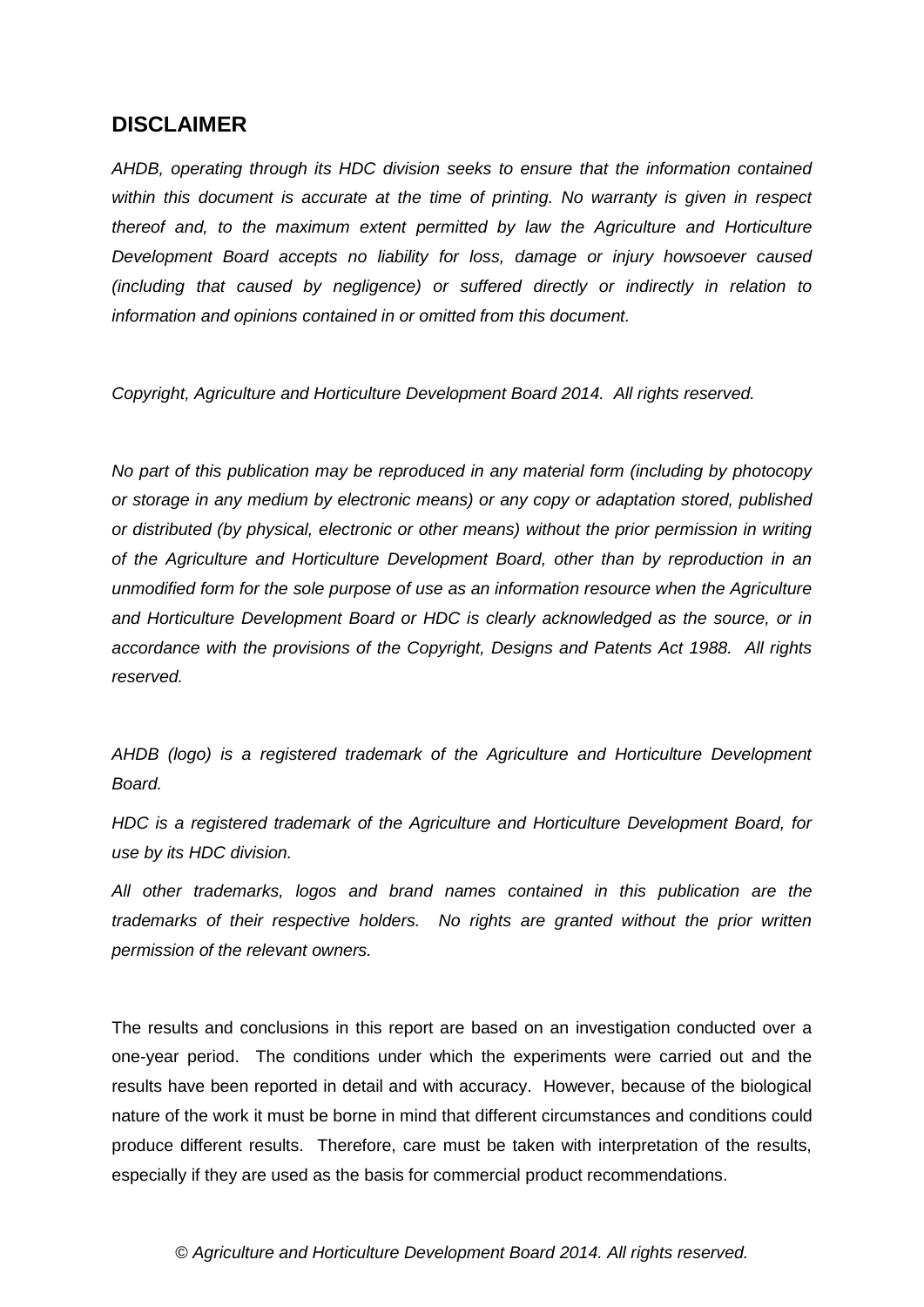# **AUTHENTICATION**

We declare that this work was done under our supervision according to the procedures described herein and that the report represents a true and accurate record of the results obtained.

| [Name]                       |  |
|------------------------------|--|
| [Position]                   |  |
| [Organisation]               |  |
|                              |  |
|                              |  |
| [Name]                       |  |
| [Position]                   |  |
| [Organisation]               |  |
|                              |  |
|                              |  |
|                              |  |
| <b>Report authorised by:</b> |  |
| [Name]                       |  |
| [Position]                   |  |
| [Organisation]               |  |
|                              |  |
|                              |  |
| [Name]                       |  |
| [Position]                   |  |
| [Organisation]               |  |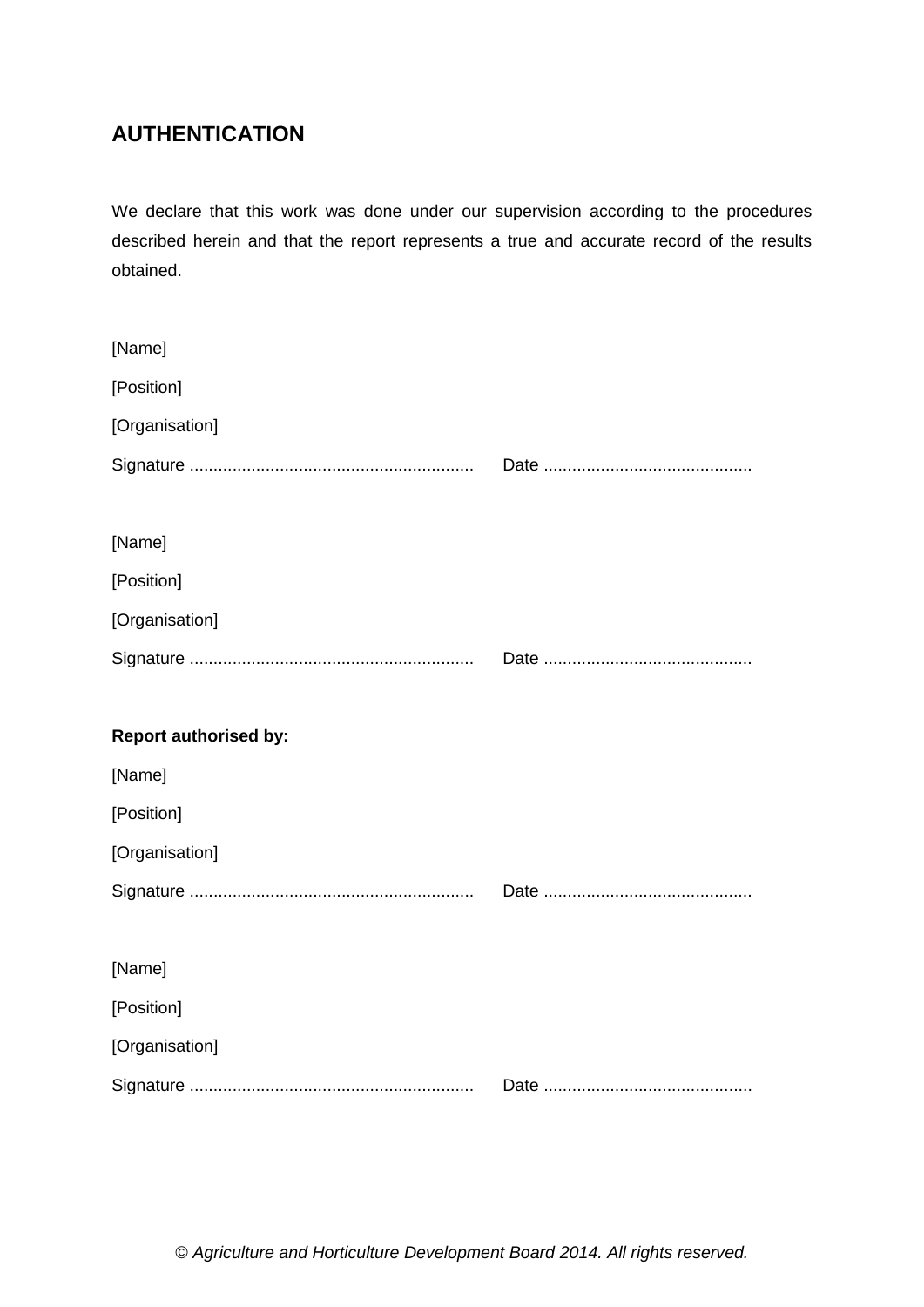# **CONTENTS**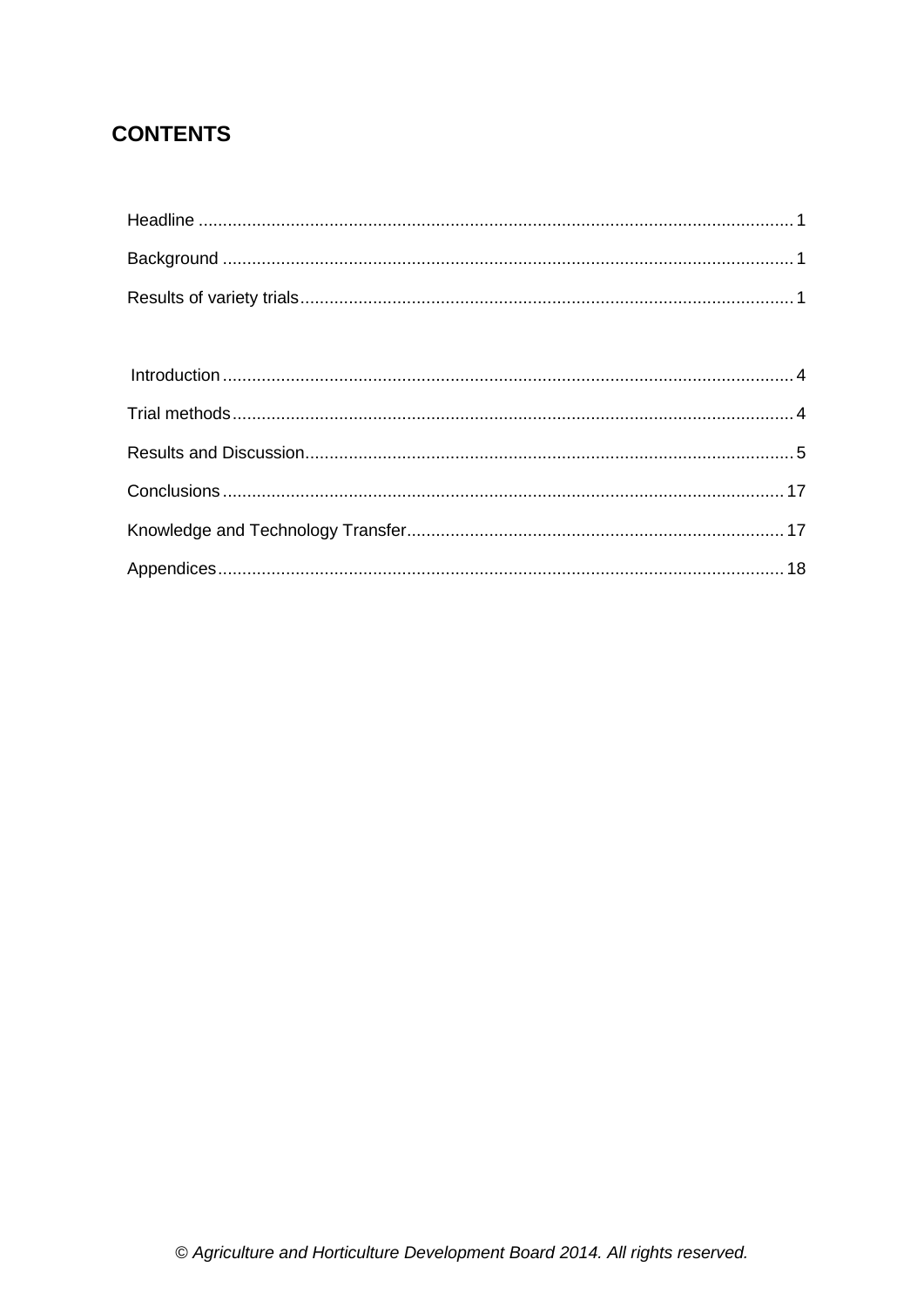## **GROWER SUMMARY**

## <span id="page-4-0"></span>**Headline**

Eight new selections, six June-bearers and two everbearers, were selected in the 2013 EMSBC trials to progress to growers' trials. Of the six June-bearers, one was a very-early selection, one was early and the remainder were mid-season types. All will be trialled on growers' sites in 2015/16.

## <span id="page-4-1"></span>**Background**

The new contract for the East Malling Strawberry Breeding Club (EMSBC) was signed in June 2013 to follow on from the first tranche of the EMSBC breeding programme which had started in 2008. HDC continues to contribute to the EMSBC via project SF 96a. The main objective of the EMSBC strawberry breeding programme is to develop improved strawberry varieties, both June-and everbearing with increased yield, larger fruit size, an extended season of production and greater resistance to fungal diseases. This report covers three trials (June-bearer main crop, 60-day and everbearer trials) of EMSBC material assessed in 2013 as part of the preliminary trials held at East Malling Research.

## <span id="page-4-2"></span>**Results of variety trials**

The results from each trial are shown in the following tables:

| <b>Selection</b>     | <b>Class 1 yield</b><br>(g/plant) | % Class 1 | % large fruit<br>(>35mm) | 50% pick date |
|----------------------|-----------------------------------|-----------|--------------------------|---------------|
| EM2290               | 851                               | 92        | 76                       | 4 Jul         |
| EM2298               | 669                               | 85        | 60                       | 1 Jul         |
| EM2299               | 666                               | 85        | 74                       | 24 Jun        |
| EM2301               | 1218                              | 85        | 83                       | 4 Jul         |
| EM2315               | 812                               | 85        | 55                       | 1 Jul         |
| EM2320               | 885                               | 87        | 58                       | 4 Jul         |
| Elsanta <sup>1</sup> | 637                               | 57        | 49                       | 6 Jul         |

**Table 1 (a).** June-bearer selections. Maincrop yield and berry size

<sup>1</sup>Mean of two plots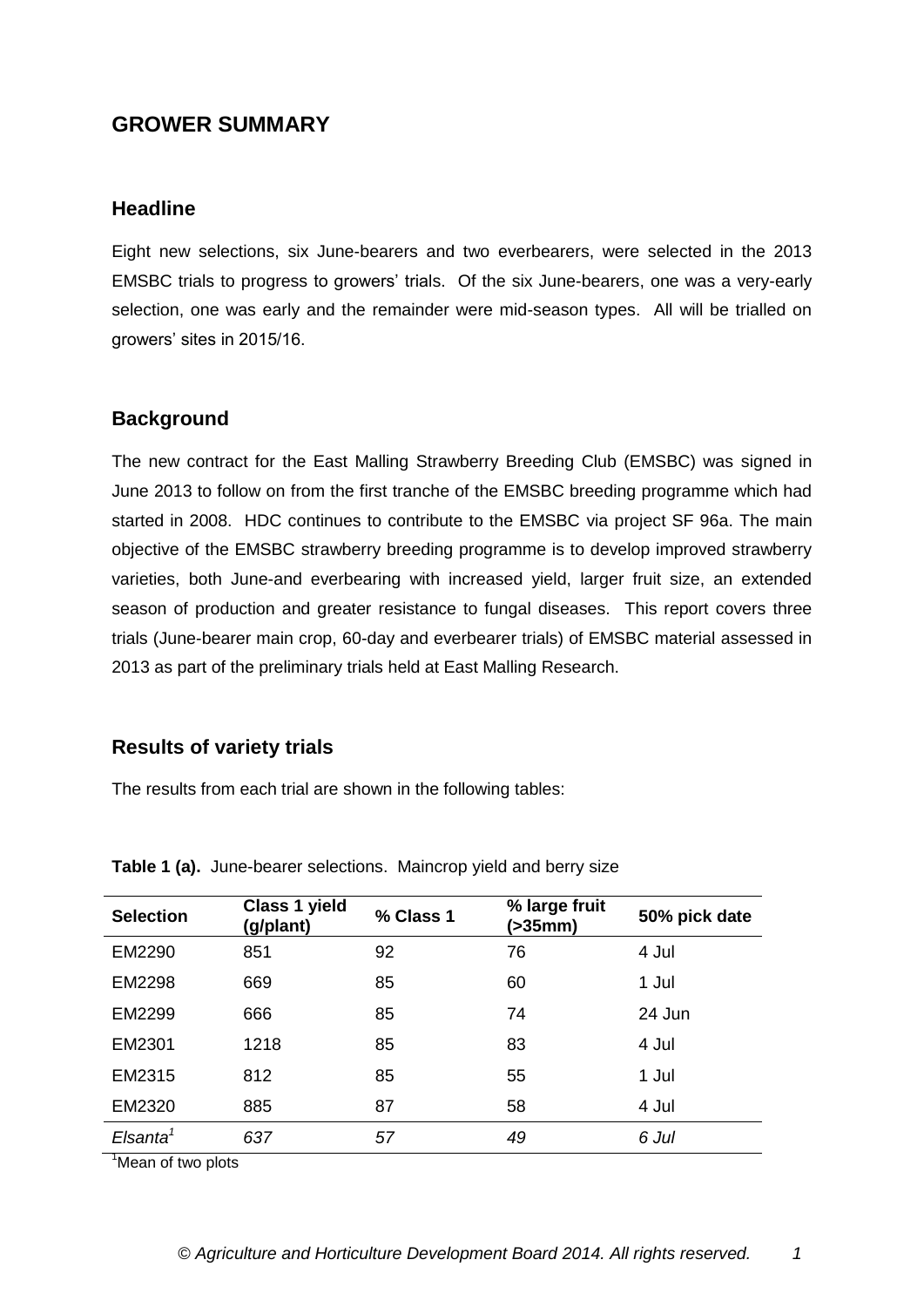| <b>Selection</b>     | Appearance<br>$(1-9)$ | <b>Skin</b><br>firmness<br>$(1-9)$ | <b>Flesh</b><br>firmness<br>$(1-9)$ | <b>Flavour</b><br>$(1-9)$ | <b>Shelf life</b><br>$(1-9)$ | <b>Mean Brix</b> |
|----------------------|-----------------------|------------------------------------|-------------------------------------|---------------------------|------------------------------|------------------|
| EM2290               | 6.0                   | 6.6                                | 6.5                                 | 5.9                       | 4.7                          | 8.2              |
| EM2298               | 5.8                   | 5.5                                | 5.6                                 | 5.9                       | 4.0                          | 9.9              |
| EM2299               | 5.9                   | 6.4                                | 6.1                                 | 5.4                       | 3.0                          | 7.1              |
| EM2301               | 6.0                   | 6.3                                | 6.3                                 | 5.0                       | 6.0                          | 8.2              |
| EM2315               | 5.7                   | 6.1                                | 6.2                                 | 6.0                       | 3.5                          | 8.5              |
| EM2320               | 5.9                   | 6.4                                | 6.3                                 | 5.6                       | 4.0                          | 8.5              |
| Elsanta <sup>1</sup> | 4.9                   | 5.9                                | 5.4                                 | 5.1                       | 3.5                          | 8.2              |
| la errito            |                       |                                    |                                     |                           |                              |                  |

**Table 1(b).** June-bearer selections. Maincrop fruit quality

<sup>1</sup>Mean of two plots

Full descriptions of the fruit quality scoring system can be found in Appendix I of the main report, but as a guide 1=poor, 9=excellent

**Table 2.** June-bearer selections. 60-day yield and berry size

| <b>Selection</b>    | <b>Marketable</b><br>yield <sup>1</sup><br>(g/plant) | % marketable<br>yield | Mean crown<br>diameter<br>(mm) | <b>Marketable</b><br>(g/plant) yield<br>per mm crown<br>diameter | 50% pick<br>date |
|---------------------|------------------------------------------------------|-----------------------|--------------------------------|------------------------------------------------------------------|------------------|
| EM1977              | 187                                                  | 86                    | 8.1                            | 23                                                               | 15 Jul           |
| EM2131              | 126                                                  | 75                    | 9.3                            | 14                                                               | 15 Jul           |
| EM2135              | 260                                                  | 92                    | 9.0                            | 29                                                               | 18 Jul           |
| EM2156              | 164                                                  | 80                    | 8.6                            | 19                                                               | 18 Jul           |
| EM2161              | 199                                                  | 92                    | 9.0                            | 22                                                               | 18 Jul           |
| EM2170              | 156                                                  | 82                    | 9.2                            | 17                                                               | 15 Jul           |
| $E$ Isanta ${}^{3}$ | 225                                                  | 75                    | 11.0                           | 21                                                               | 15 Jul           |
| Sonata              | 211                                                  | 80                    | 9.1                            | 23                                                               | 18 Jul           |
| Vibrant             | 270                                                  | 88                    | 9.0                            | 30                                                               | 15 Jul           |

 $1$  >25 mm,  $2$  mean of two plots

Full descriptions of the fruit quality scoring system can be found in Appendix I of the main report, but as a guide 1=poor, 9=excellent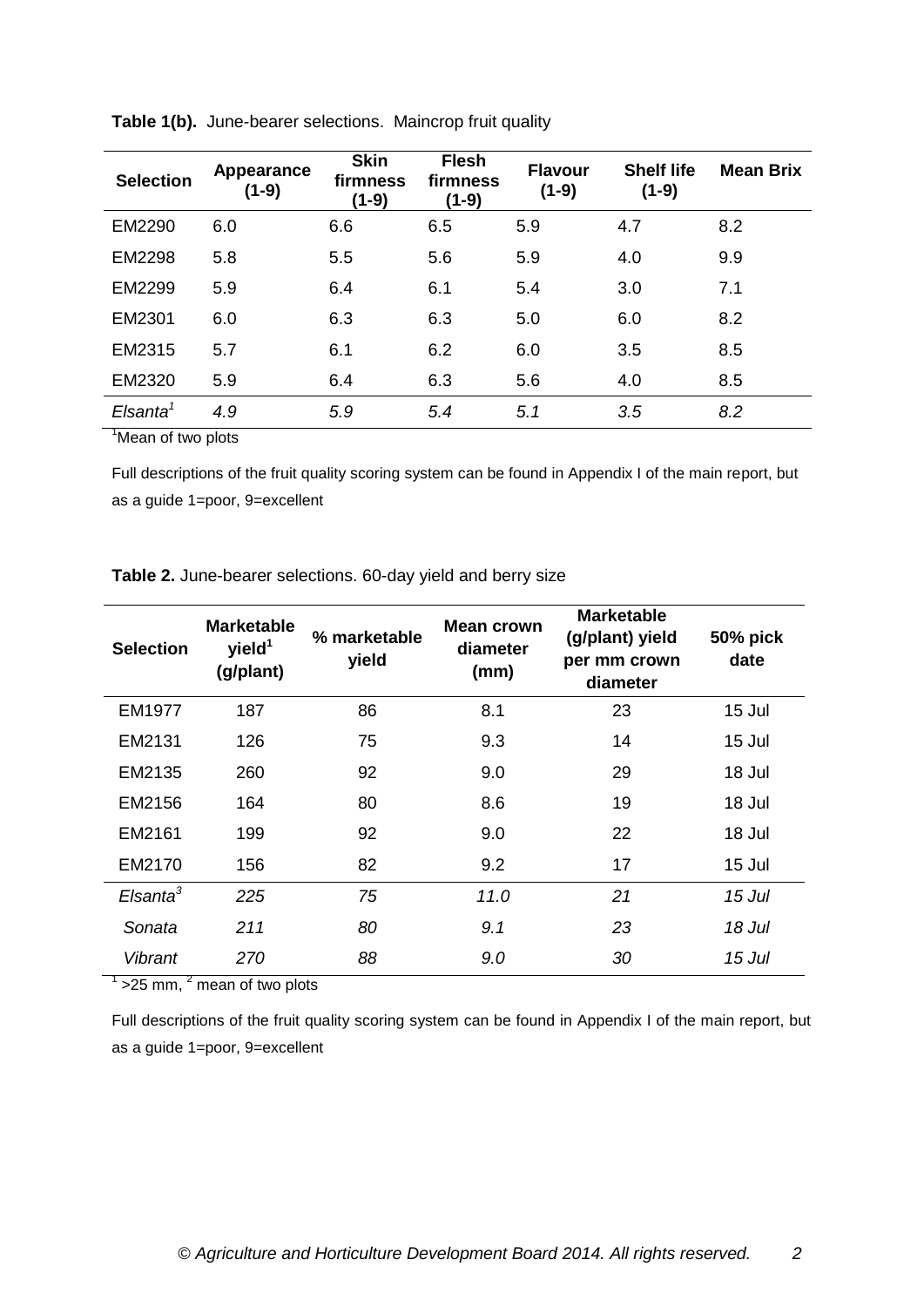| <b>Selection</b>     | <b>Class 1 yield</b><br>(g/plant) | % Class 1 | % large fruit<br>(>35mm) | 50% pick date |
|----------------------|-----------------------------------|-----------|--------------------------|---------------|
| <b>EMR612</b>        | 1371                              | 78        | 60                       | 15 Aug        |
| <b>EMR639</b>        | 1038                              | 74        | 60                       | 27 Aug        |
| Evie $21$            | 1138                              | 73        | 58                       | 20 Aug        |
| Finesse <sup>1</sup> | 1249                              | 75        | 44                       | 19 Aug        |

**Table 3(a).** Everbearer selections. Yield and berry size

<sup>1</sup>Mean of two plots

|  | Table 3(b). Everbearer selections. Fruit quality |  |
|--|--------------------------------------------------|--|
|--|--------------------------------------------------|--|

| Appearance | <b>Skin</b><br>firmness<br>$(1-9)$               | <b>Flesh</b><br>firmness<br>(1-9) | <b>Flavour</b><br>$(1-9)$ | <b>Shelf life</b><br>$(1-9)$ | <b>Mean Brix</b> |
|------------|--------------------------------------------------|-----------------------------------|---------------------------|------------------------------|------------------|
| 5.6        | 6.2                                              | 6.1                               | 5.1                       | 3.4                          | 7.8              |
| 5.6        | 6.0                                              | 6.4                               | 5.6                       | 4.0                          | 8.7              |
| 5.6        | 5.6                                              | 5.9                               | 5.2                       | 2.9                          | 6.8              |
| 5.4        | 5.8                                              | 6.1                               | 5.3                       | 3.2                          | 7.1              |
|            | $\sim$ $\sim$ $\sim$ $\sim$ $\sim$ $\sim$ $\sim$ |                                   |                           |                              |                  |

<sup>1</sup>Mean of two plots

Full descriptions of the fruit quality scoring system can be found in Appendix I of the main report, but as a guide 1=poor, 9=excellent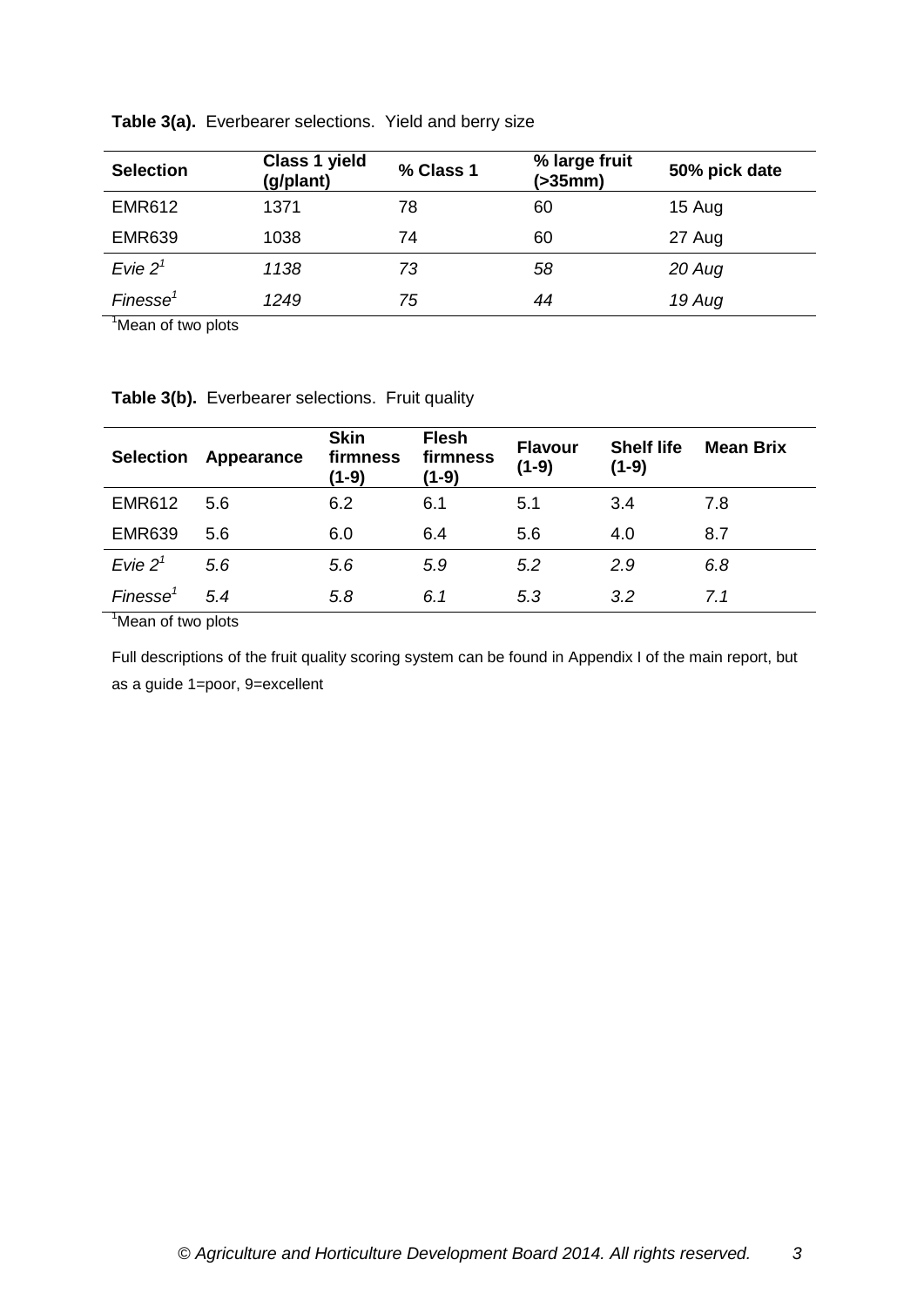## **SCIENCE SECTION**

## <span id="page-7-0"></span>**Introduction**

This report covers three trials (June-bearer maincrop, 60-day and everbearer) as part of the preliminary trials assessed at East Malling Research in 2013 on behalf of the East Malling Strawberry Breeding Club (EMSBC). The EMSBC was set up in 2008 to continue the national strawberry programme that has operated at EMR since 1983 with the HDC contributing via project SF 96. A second tranche of the EMSBC was agreed in 2013 for a 10-year term (with a break clause after five years) and commenced on 1 June 2013. The funding members of the EMSBC are currently Berry Gardens Growers, CPM Retail, East Malling Services, Horticultural Development Company, Mack Multiples and Meiosis. The HDC continues to contribute to the EMSBC via project SF 96a.

It is the intention of the breeding programme to release new varieties which show advantage over those currently available for a particular purpose or slot in the season. This advantage may be in terms of fruit quality, yield, resistance to diseases (to minimise pesticide applications and the reliance on soil fumigation), fruit size and display (to reduce picking costs) or any combination of these characters.

In addition the programme will benefit from associated research projects funded at EMR that feed into the breeding work, primarily those associated with the development of molecular markers linked with disease resistance.

## <span id="page-7-1"></span>**Trial methods**

All trials were performed on the Ditton Rough plot (sandy loam soil) at East Malling Research, New Road, East Malling, Kent ME19 6BJ. Each trial was planted as double rows at 0.6 m spacing into fumigated raised beds with polythene mulch and trickle irrigation. These beds were covered prior to flowering with polythene clad tunnels for rain protection and also with netting against bird damage.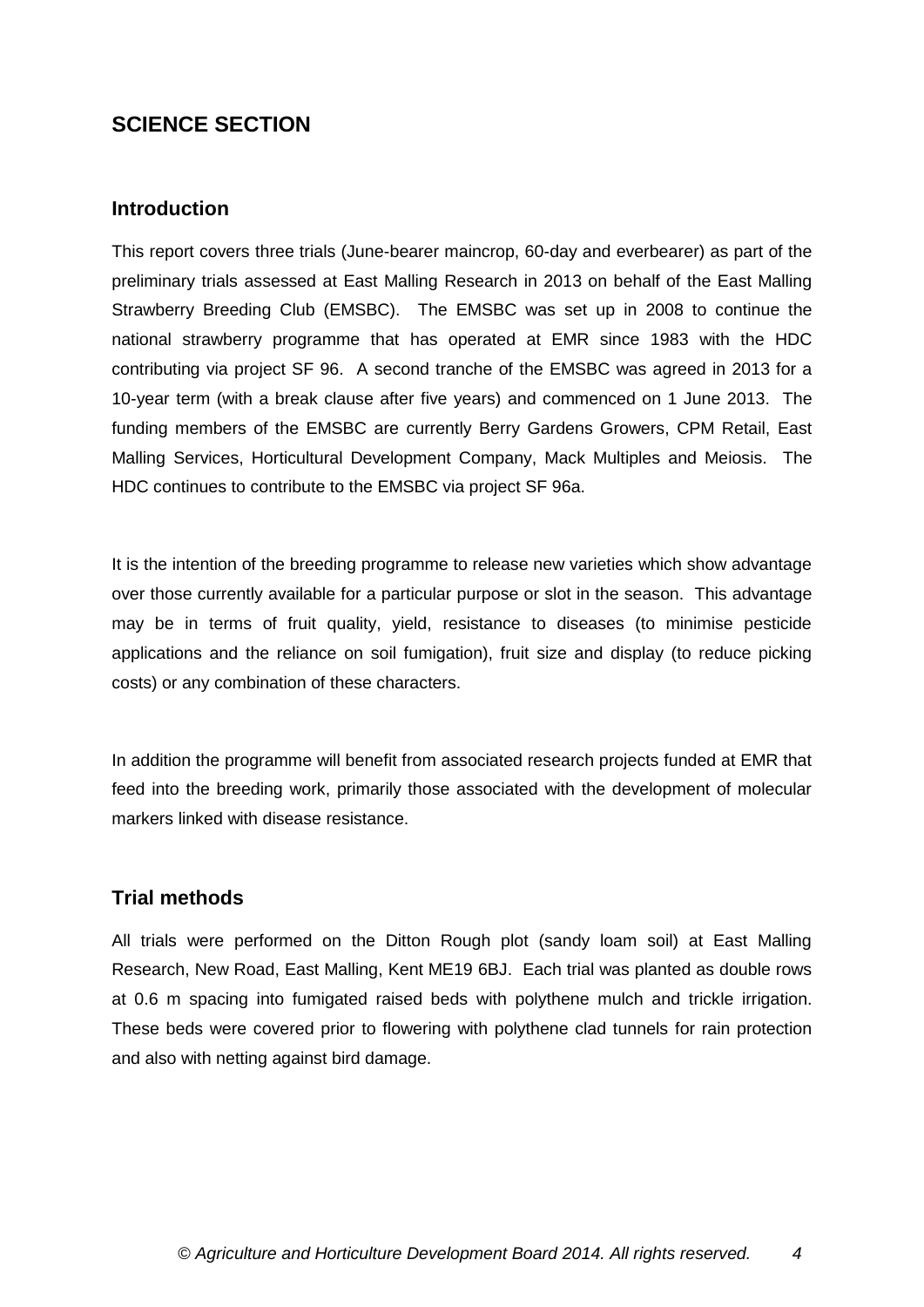#### *Main crop (June-bearer) trial*

The maincrop trial contained 94 new selections, six advanced, re-cycled or re-trialled selections and four standards ('Elsanta', 'Sonata', 'Vibrant' and 'Fenella'). It was established from misted tips planted on 28 August 2012.

#### *60-day trial*

The 60-day trial included nine advanced selections, along with two standard cultivars ('Elsanta' and 'Sonata'). The trial was established using bare-root, cold-stored runners planted on 15 May 2013.

#### *Everbearer trial*

The everbearer trial contained 33 new selections and five advanced selections, plus standards ('Evie 2' and 'Finesse'. It was established from potted plants derived from misted tips and planted on 20 March 2013. Plants were de-blossomed during the third week of May and harvesting began on 4 July and continued twice weekly until the end of September.

## <span id="page-8-0"></span>**Results and Discussion**

#### *Main crop (June-bearer) trial*

The planting was later than usual due to the wet weather in 2012 delaying the land preparation and soil fumigation. The plants were fleeced during autumn to aid establishment but the later planting did result in lower yields, on average, than previous EMR trials. Cool weather during spring resulted in a late start to the season but the sudden change to hot weather during July produced a concertina effect and most selections had a very condensed picking period. This made it difficult to compare the relative cropping seasons of the different selections.

The results from the most promising selections are summarised in Table 4. Data on quality, yield and plant characteristics were considered together to identify the most promising selections and the Club Board decided to progress six new selections for growers' trials in 2015/16. These selections were: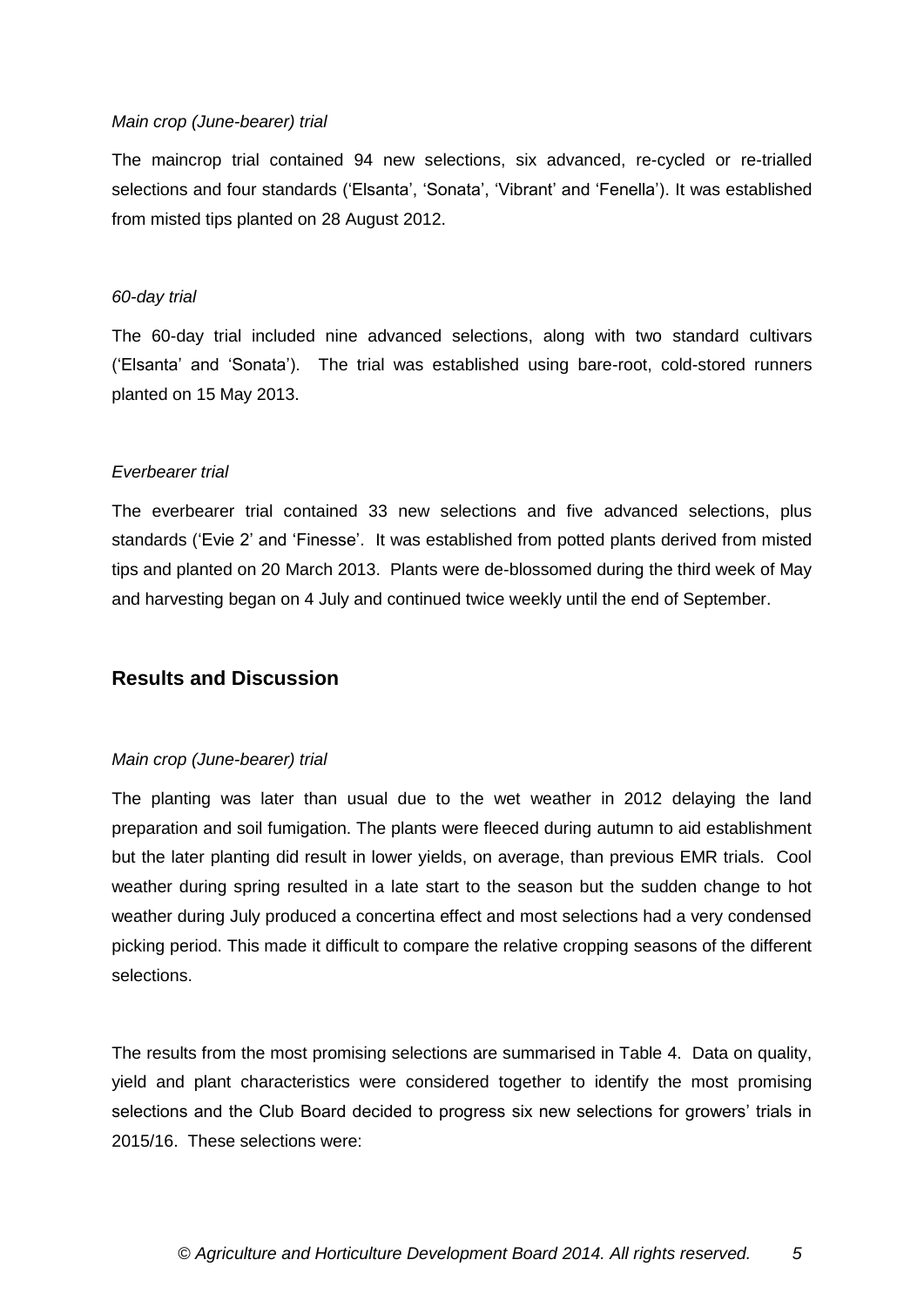#### **EM2290** (Mid-season)

This selection had a good Class 1 yield (851g per plant) with large berries (76% >35 mm) and high percentage Class 1 (92%). Skin and flesh firmness were shown to be firmer than 'Elsanta' and berries had better shelf life. The fruit received good scores for sensory flavour but Brix readings were variable. Berries were attractive and with good shape and colour. Plants were compact with good, open habit and would be well suited for tunnels. EM2290 had a similar season to 'Elsanta'.



**Figure 1.** EM2290

#### **EM2298** (Early season)

EM2298 had a moderate yield (669g per plant) but with good fruit size and a high percentage of Class 1 fruit. Berries were attractive and glossy with good shape and colour. Firmness was rather variable and shelf life was only tested once. However good scores were given for sensory flavour and berries had high Brix (mean 9.9°) throughout the season. Plants were tall with large leaves but not dense and had prolific runner production. EM2298 had a season similar to 'Vibrant'.



**Figure 2.** EM2298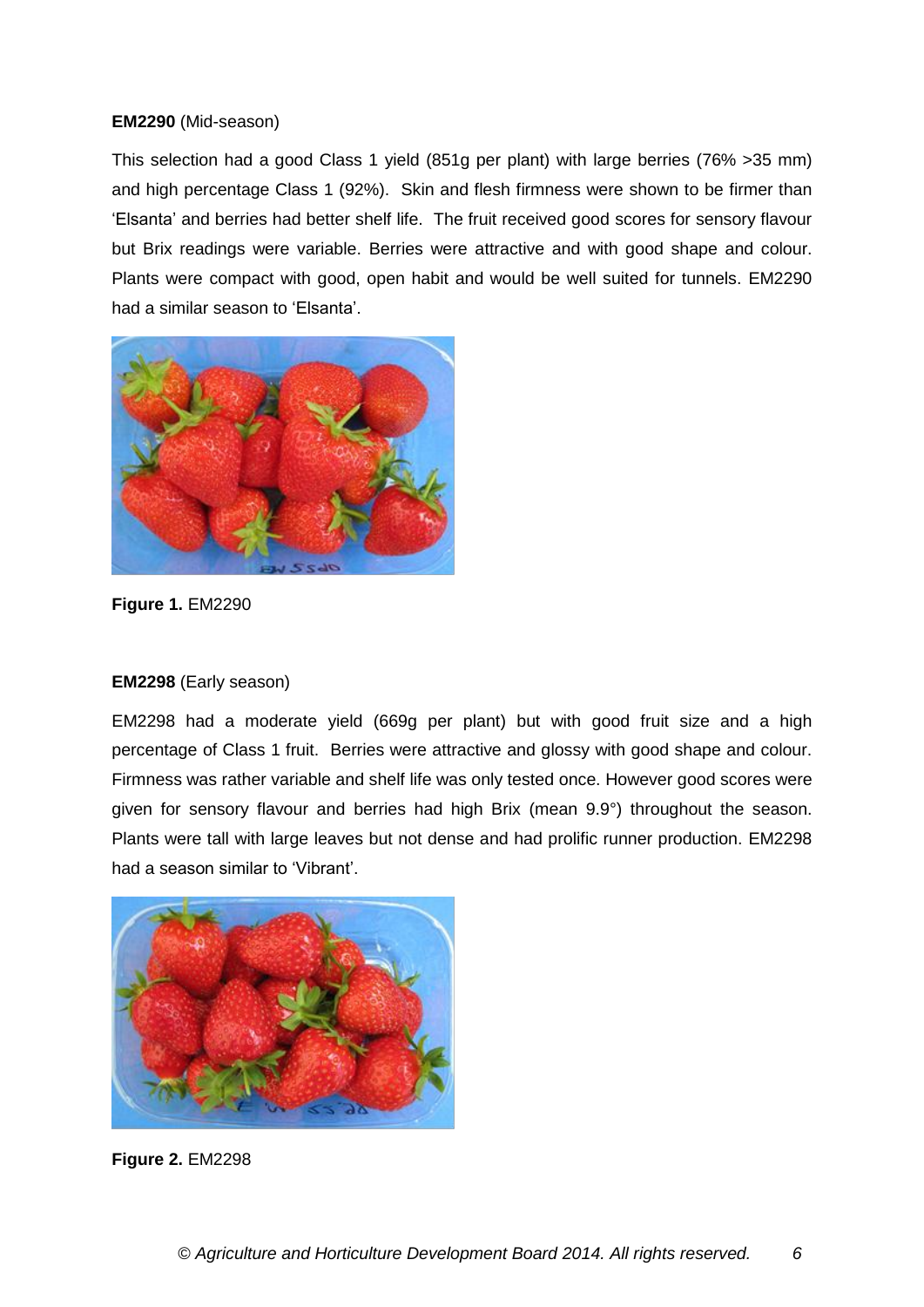#### **EM2299** (Very early season)

This selection had only moderate yield (666 grams per plant) but had very good fruit size (74% >35mm) and high percentage Class 1 (85%). Attractive glossy berries with a good colour were produced but fruit shape was sometimes slightly irregular. Fruit had good firmness but shelf life was only tested on one occasion. Sensory flavour scores were similar to 'Elsanta' but gave a relatively low Brix (mean 7.1°). Plants were more compact than 'Elsanta' with good, erect habit and well displayed fruit. EM2299 had a very early season, with a 50% harvest date one week before 'Vibrant', although this cropping pattern would need verification in a year with more typical spring weather.



**Figure 3.** EM2299

#### **EM2301** (Mid-season)

EM2301 gave the second highest yield in the trial (1218 grams per plant) and with 83% large berries (>35mm) and 85% Class 1. Berries were firm and attractive with good shape and colour but sometimes had white necks. Shelf life scores were very good. Flavour was acceptable and Brix readings were similar to 'Elsanta'. Plants were tall with erect, open habit and prolific runner production. EM2301 had the same season as 'Elsanta'.



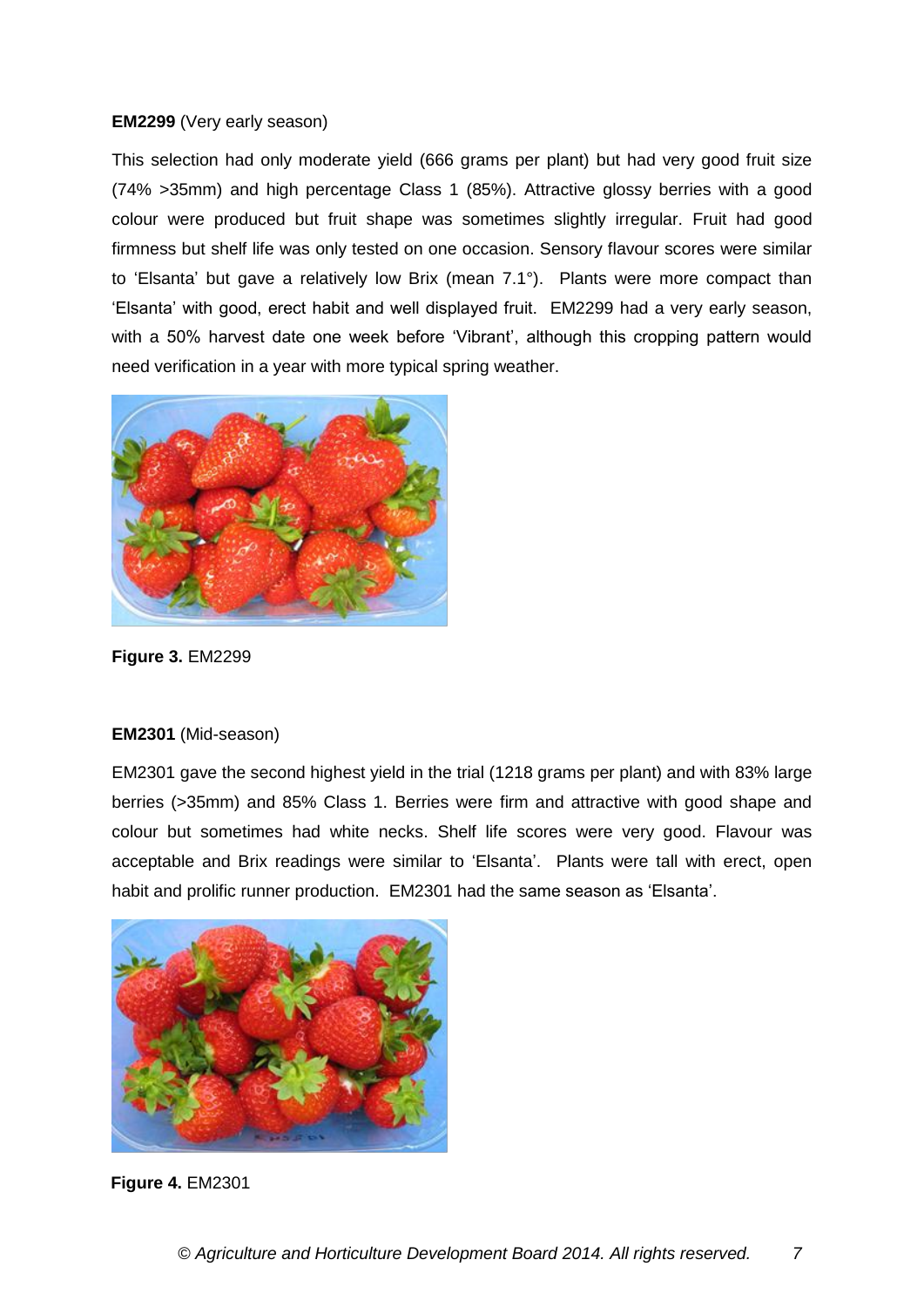EM2315 had a good yield (812 grams per plant) with high percentage Class 1 (85%) and fruit size similar to 'Elsanta' (55% >35mm). Berries were attractive with good colour but shape was slightly irregular on the first two harvests. Skin and flesh firmness were good. Fruit had consistently good sensory flavour and Brix similar to 'Elsanta'. Plant vigour was slightly uneven but the leaf canopy was quite dense and not all fruit was well displayed. EM2315 had a season a few days earlier than 'Elsanta'.



**Figure 5.** EM2315

## **EM2320** (Mid-season)

A good yield (885 grams per plant) with high percentage Class 1 fruit (87%) was produced, and with fruit size similar to 'Elsanta' (58% >35mm). Berries had a reflexed calyx, with good colour and mostly uniform shape but with some irregular primaries. Skin and flesh firmness scores were good but shelf life tests were variable. Sensory flavour scores were variable as were Brix readings. Plants had moderate vigour but with big leaves and fruit was well displayed. EM2320 had a similar season to 'Elsanta'.



**Figure 6.** EM2320 *60-day trial*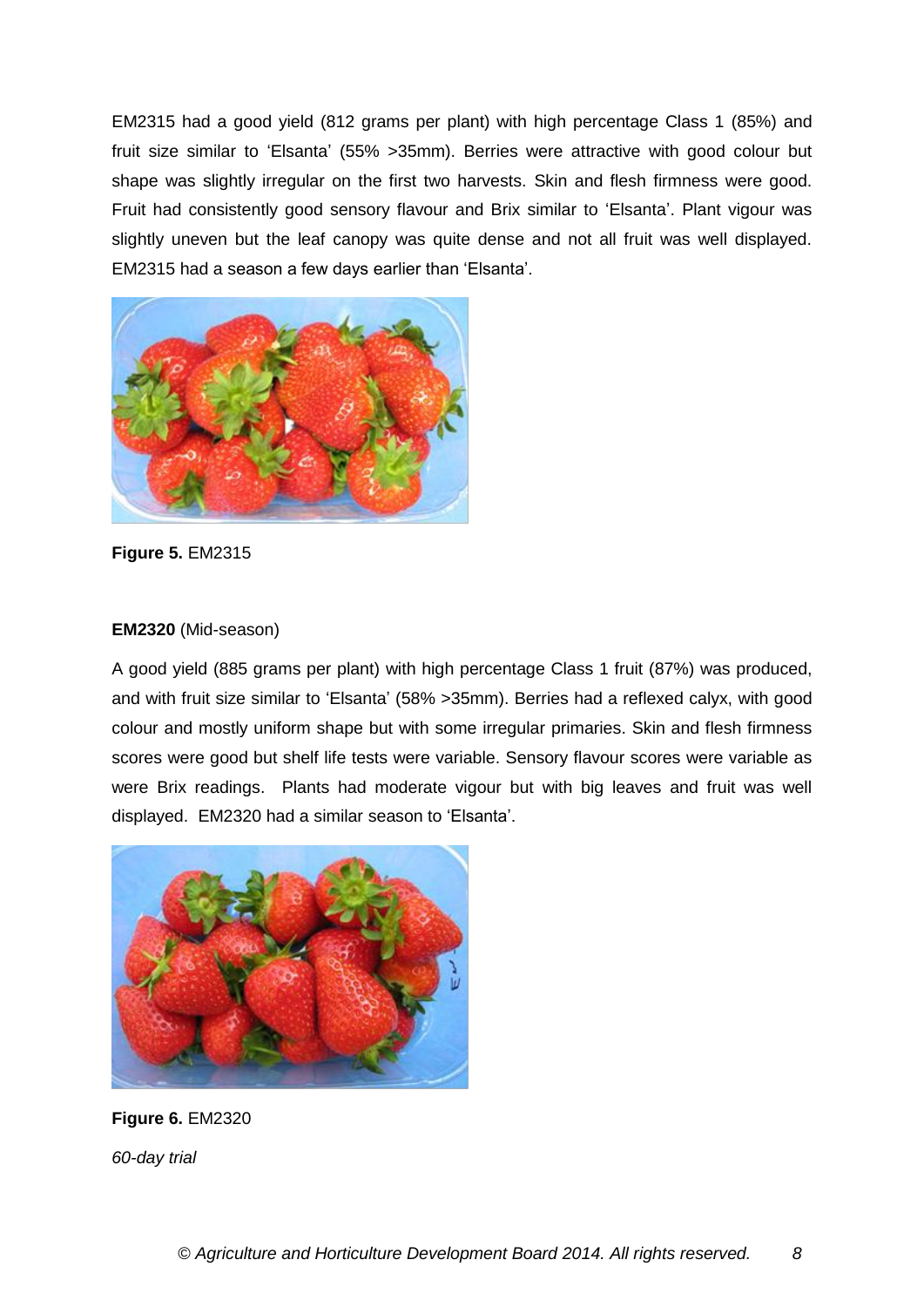The 60-day trial included six advanced selections that had been recommended for growers' trials by the Club Board in 2012, as well as three standards: 'Elsanta', 'Sonata' and 'Vibrant'. The trial was established using bare root cold stored runners planted on 15 May 2013. Crown diameters of all plants were measured prior to planting. The trial established well and the yields produced from the standards were as expected. Harvesting commenced on 11 July and fruit was picked and recorded twice weekly until 5 August, in what proved to be a very condensed season. The results of this trial are shown in Table 5.

EM2135 gave the highest yield (260g per plant) with a high percentage of marketable fruit (92%) and appears to be well adapted to the 60-day production system. EM2131, EM2156 and EM2170 all had a high mark-out, due mainly to slug damage, resulting in relatively lower Class 1 yields. The Club Board agreed that all the selections should continue for assessment in growers' trials in 2014/15.

#### *Everbearer trial*

The everbearer trial contained 28 new selections, four advanced selections and standards Evie 2 and Finesse. The trial was established from potted plants derived from pinned down tips, taken in August 2012, and planted on 20 March 2013. Plants were de-blossomed during the third week of May. Harvesting began on 4 July and continued twice weekly until 30 September. The trial plants established well after planting but were slow to develop in the colder than average temperatures that were experienced in April and May. Conditions improved in July and August with temperatures reaching over >25°C for prolonged periods, which may have led to thermodormancy in some selections. There was also some evidence of plant collapse within the plot, indicating that the fumigation of the soil may not have been totally effective, and this may have subsequently led to lower yields with some selections. The % Class 1 fruit for the standards was lower than might be expected in an average year, and appears to have resulted from a combination of both smaller fruit size than normal and slightly higher mark out. The waste could not be attributed to a single cause, with misshapes, some slug damage and powdery mildew all being cited as waste categories at different times during the season.

The results from the most promising selections are summarised in Table 6 and the Club Board decided to progress two new selections to growers' trials in 2015:

#### **EMR612**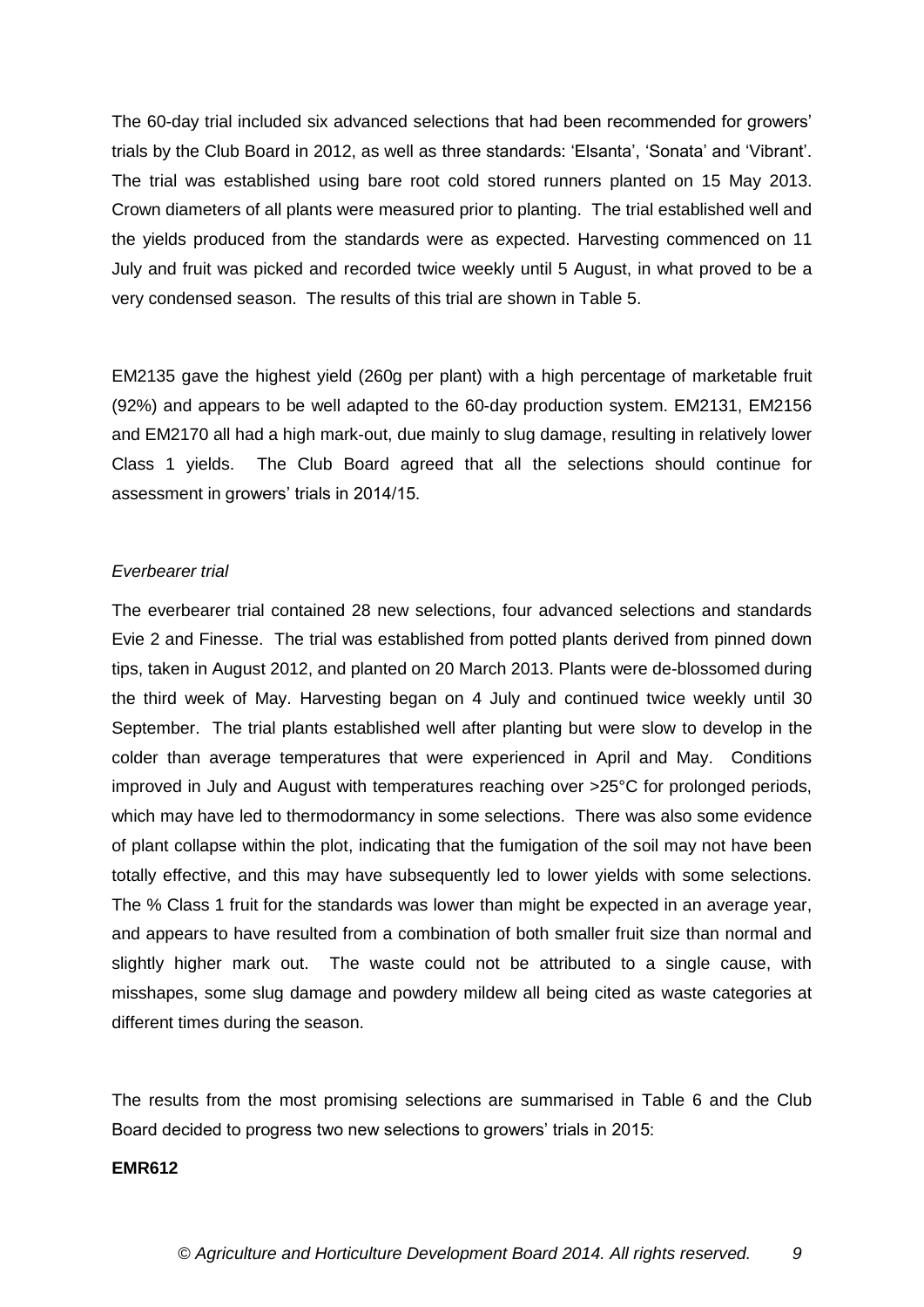The highest yielding selection tested in the trial (1371g per plant). Fruit size (60% >35mm) was similar to 'Evie 2', but better than 'Finesse'. The berries were glossy with a regular shape, had good firmness, but with sunken seeds. Flavour was acceptable with moderate Brix, and shelf-life was comparable to the standard (Finesse). The plants had similar vigour to 'Finesse' but slightly more upright habit, and appeared disease-free in the trial plot.



**Figure 7.** EMR612

### **EMR639**

This selection had a moderate yield (1038g per plant) with good fruit size (60% >35mm). Fruit was glossy, attractive, firm and performed better than the standard (Finesse) in shelf life tests. Flavour was described as pleasant with good Brix scores (mean 8.7°). Plants were quite dense with more vigour than 'Finesse' but were healthy with no symptoms of mildew.



**Figure 8.** EMR639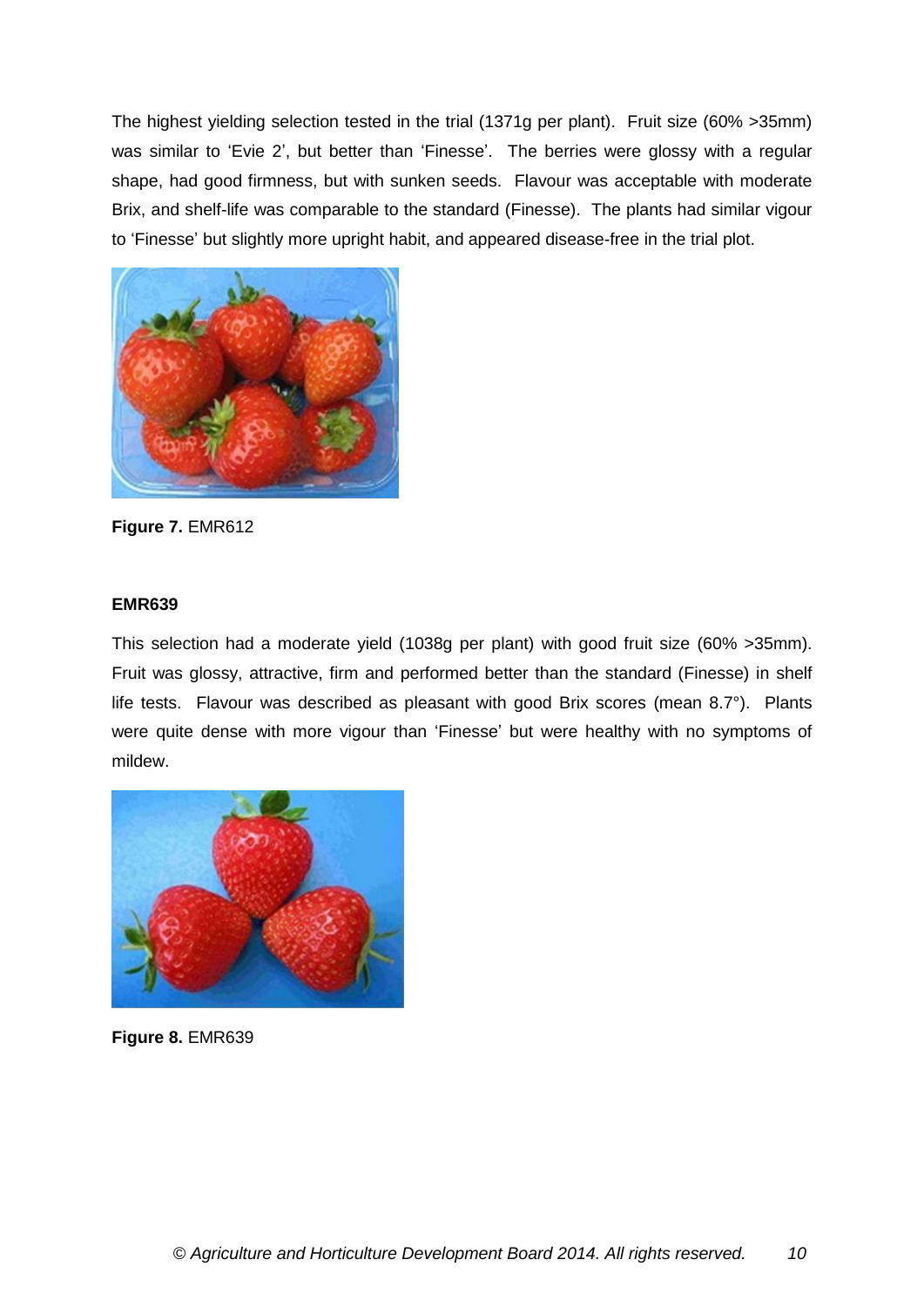| <b>Selection</b>     | Class 1<br>yield<br>(g/plant) | $\frac{0}{0}$<br>Class 1 | % large<br>fruit<br>( > 35mm) | Appearance | Skin firm | Flesh firm | Flavour | score $(1-9)$<br>life<br><b>Shelf</b> | <b>Mean Brix</b><br>(min-max) | 50% pick date | Vigour (1-9)   | Density (1-5) | $(1 - 3)$<br><b>Display</b> |
|----------------------|-------------------------------|--------------------------|-------------------------------|------------|-----------|------------|---------|---------------------------------------|-------------------------------|---------------|----------------|---------------|-----------------------------|
| <b>EM2290</b>        | 851                           | 92                       | 76                            | 6.0        | 6.6       | 6.5        | 5.9     | 4.7                                   | $8.2(6.5-13.8)$               | 4 Jul         | 5              | 3             | 3                           |
| <b>EM2298</b>        | 669                           | 85                       | 60                            | 5.8        | 5.5       | 5.6        | 5.9     | 4.0                                   | $9.9(7.5-12.7)$               | 1 Jul         | $\overline{7}$ | 3             | 3                           |
| <b>EM2299</b>        | 666                           | 85                       | 74                            | 5.9        | 6.4       | 6.1        | 5.4     | 3.0                                   | $7.1(4.2-8.4)$                | 24 Jun        | 5              | 3             | 3                           |
| <b>EM2301</b>        | 1218                          | 85                       | 83                            | 6.0        | 6.3       | 6.3        | 5.0     | 6.0                                   | $8.2(6.7-10.0)$               | 4 Jul         | 6              | 3             | 3                           |
| <b>EM2315</b>        | 812                           | 85                       | 55                            | 5.7        | 6.1       | 6.2        | 6.0     | 3.5                                   | $8.5(6.4-13.0)$               | 1 Jul         | 6              | 3             | 3                           |
| <b>EM2320</b>        | 885                           | 87                       | 58                            | 5.9        | 6.4       | 6.3        | 5.6     | 4.0                                   | $8.5(6.4-10.6)$               | 4 Jul         | 6              | 3             | 3                           |
| Elsanta <sup>1</sup> | 637                           | 57                       | 49                            | 4.9        | 5.9       | 5.4        | 5.1     | 3.5                                   | $8.2(6.0-11.6)$               | 6 Jul         | 6              | 3             | 3                           |

**Table 4.** Main crop (June-bearer) results

<sup>1</sup>Mean of two plots

The key to fruit and plant characteristics scores are shown in Appendix I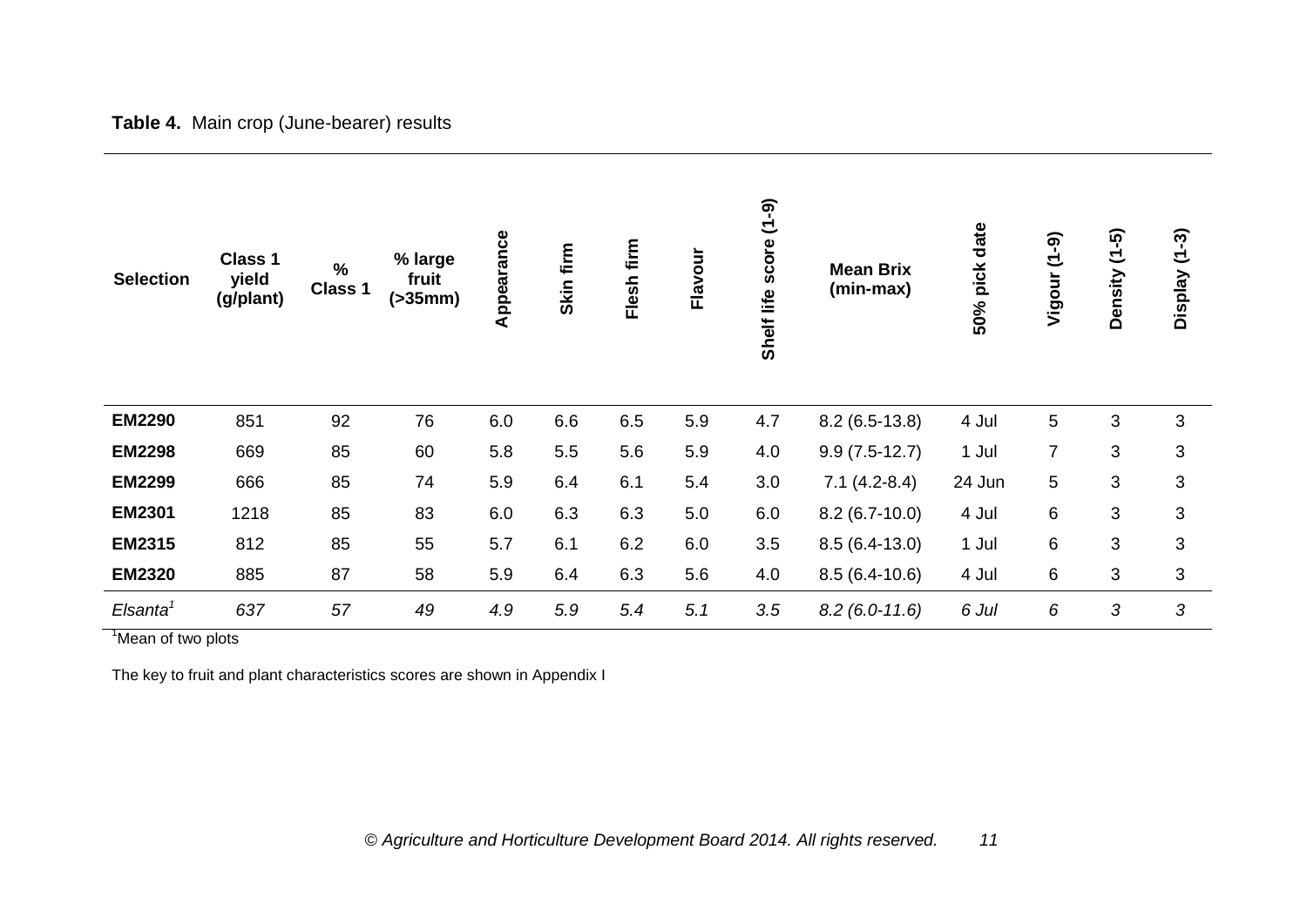## **Table 5.** 60-day trial results

| <b>Selection</b>     | <b>Marketable</b><br>yield <sup>1</sup><br>(g/plant) | Unmarketable <sup>2</sup><br>yield (g/plant) | % marketable<br>yield | Mean crown<br>diameter (mm) | Marketable (g/plant)<br>yield per mm crown<br>diameter | 50% pick date | <b>Mean Brix</b><br>(min-max) |
|----------------------|------------------------------------------------------|----------------------------------------------|-----------------------|-----------------------------|--------------------------------------------------------|---------------|-------------------------------|
| <b>EM1977</b>        | 187                                                  | 31                                           | 86                    | 8.1                         | 23                                                     | 15 Jul        | Not recorded                  |
| <b>EM2131</b>        | 126                                                  | 42                                           | 75                    | 9.3                         | 14                                                     | 15 Jul        | $10.2(7.4-12.8)$              |
| <b>EM2135</b>        | 260                                                  | 23                                           | 92                    | 9.0                         | 29                                                     | 18 Jul        | $8.4(5.5-12.9)$               |
| <b>EM2156</b>        | 164                                                  | 40                                           | 80                    | 8.6                         | 19                                                     | 18 Jul        | $10.1 (7.8-17.0)$             |
| <b>EM2161</b>        | 199                                                  | 17                                           | 92                    | 9.0                         | 22                                                     | 18 Jul        | $9.5(8.0-11.6)$               |
| <b>EM2170</b>        | 156                                                  | 34                                           | 82                    | 9.2                         | 17                                                     | 15 Jul        | $10.0(7.5-11.8)$              |
| Elsanta <sup>3</sup> | 225                                                  | 75                                           | 75                    | 11.0                        | 21                                                     | 15 Jul        | $9.0(6.5-15.1)$               |
| Sonata               | 211                                                  | 52                                           | 80                    | 9.1                         | 23                                                     | 18 Jul        | $9.5(5.8-13.6)$               |
| Vibrant              | 270                                                  | 36                                           | 88                    | 9.0                         | 30                                                     | 15 Jul        | $8.7(5.5.-13.4)$              |

 $1$  >25 mm,  $2$  < 25mm & waste,  $3$  mean of two plots

The key to fruit and plant characteristics scores are shown in Appendix I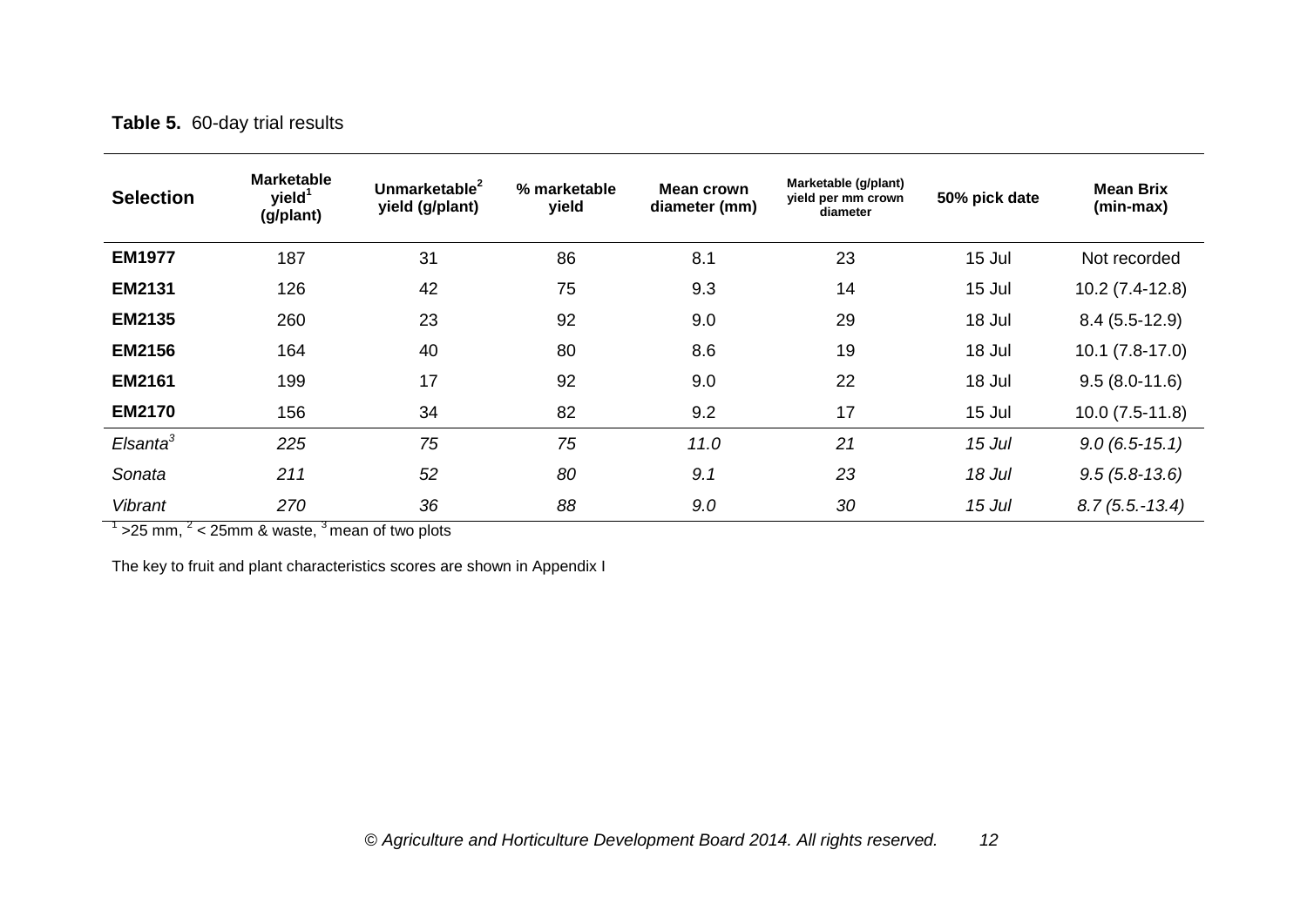## **Table 6.** Everbearer trial results

| <b>Selection</b>     | <b>Class 1</b><br>yield<br>(g/plant) | % Class | % large<br>fruit<br>( > 35mm) | rance<br>Appea | firm<br><b>Skin</b> | firm<br>Flesh | Flavour | ခု<br>こ<br>score<br>life<br>Shelf | <b>Mean Brix</b><br>(min-max) | pick date<br>50% | $\overline{(-6)}$<br>Vigour | $(1 - 5)$<br>Density | $(1 - 3)$<br><b>Display</b> |
|----------------------|--------------------------------------|---------|-------------------------------|----------------|---------------------|---------------|---------|-----------------------------------|-------------------------------|------------------|-----------------------------|----------------------|-----------------------------|
| <b>EMR612</b>        | 1371                                 | 78      | 60                            | 5.6            | 6.2                 | 6.1           | 5.1     | 3.4                               | $7.8(6.1-10.9)$               | 15 Aug           | 4                           | $\overline{2}$       | 3                           |
| <b>EMR639</b>        | 1038                                 | 74      | 60                            | 5.6            | 6.0                 | 6.4           | 5.6     | 4.0                               | $8.7(5.9-10.6)$               | 27 Aug           |                             | 4                    | $\overline{2}$              |
| Evie $21$            | 1138                                 | 73      | 58                            | 5.6            | 5.6                 | 5.9           | 5.2     | 2.9                               | $6.8(4.7-8.6)$                | 20 Aug           | 7                           | 4                    | 3                           |
| Finesse <sup>7</sup> | 1249                                 | 75      | 44                            | 5.4            | 5.8                 | 6.1           | 5.3     | 3.2                               | $7.1(4.3-9.4)$                | 19 Aug           | 4                           | 3                    | 3                           |

<sup>1</sup>Mean of two plots

The key to fruit and plant characteristics scores are shown in Appendix I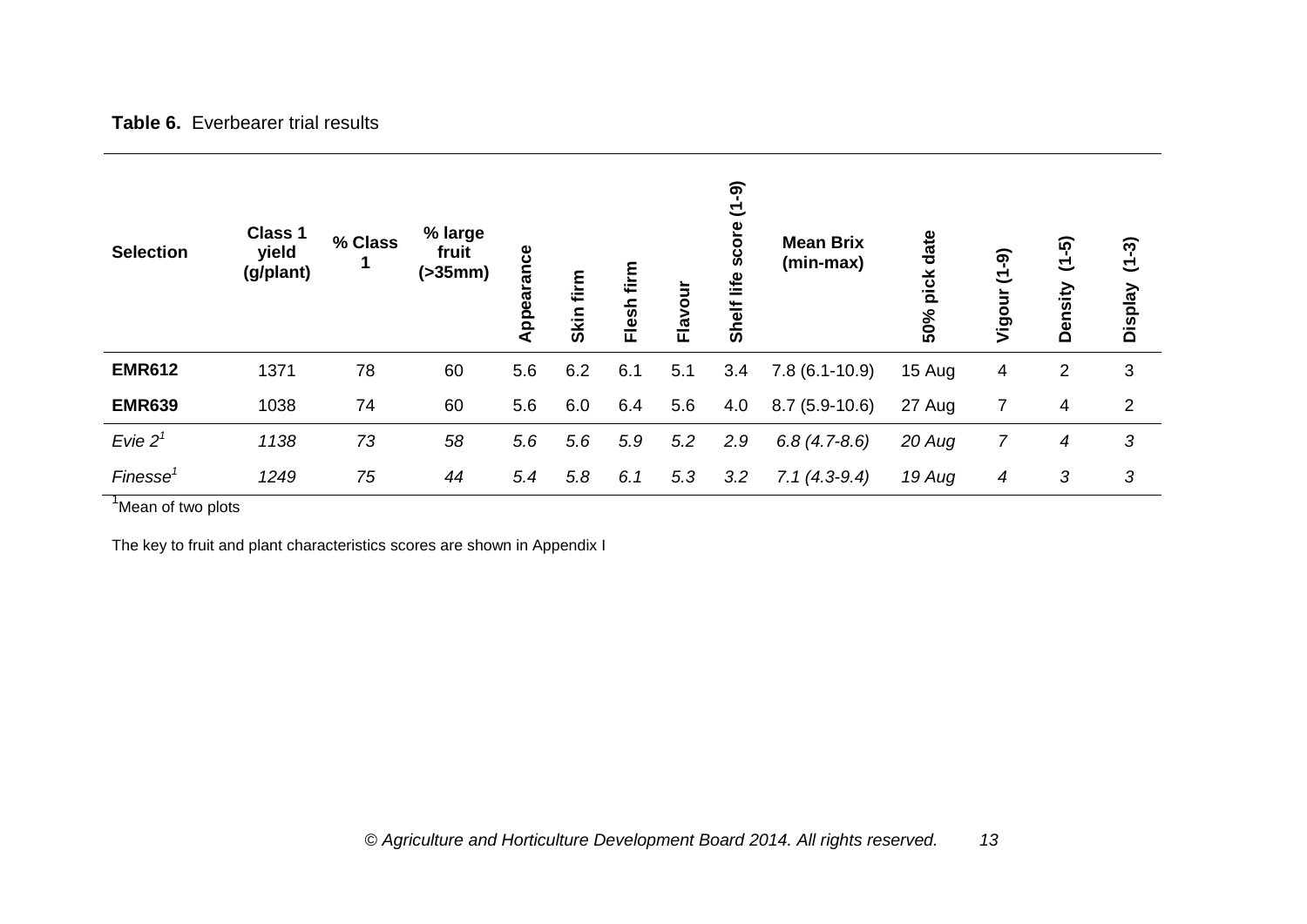## <span id="page-17-0"></span>**Conclusions**

### *Main crop (June-bearer) trial*

 Six new selections, EM2290, EM2298, EM2299, EM2301, EM2315 and EM2320 were identified as having potential and will now progress to growers' trials in 2015 (60-day) and 2016 (main crop).

### *60-day trial*

- EM2135 showed the most promise in the 60-day trial, producing a high yield from a relatively small plant.
- All the remaining selections will continue to growers' trials for assessment as 60-day plants in 2014 and main crop in 2015.

### *Everbearer trial*

 Two new selections, EMR612 and EMR639 were identified as having potential and will now progress to growers' trials in 2015.

## <span id="page-17-1"></span>**Knowledge and Technology Transfer**

A joint HDC/EMRA fruit walk was held on the evening of 27 June 2013 which allowed HDC members to sample both some new and advanced June-bearer selections from the EMSBC programme. Members were also given the opportunity to discuss the programme with Adam Whitehouse (Project manager) and Abi Johnson (Trials manager). This walk was wellattended with excellent feedback received from attendees.

An update on the EMSBC was presented by Abi Johnson at the HDC/EMRA Soft Fruit Day on the 21 November 2013.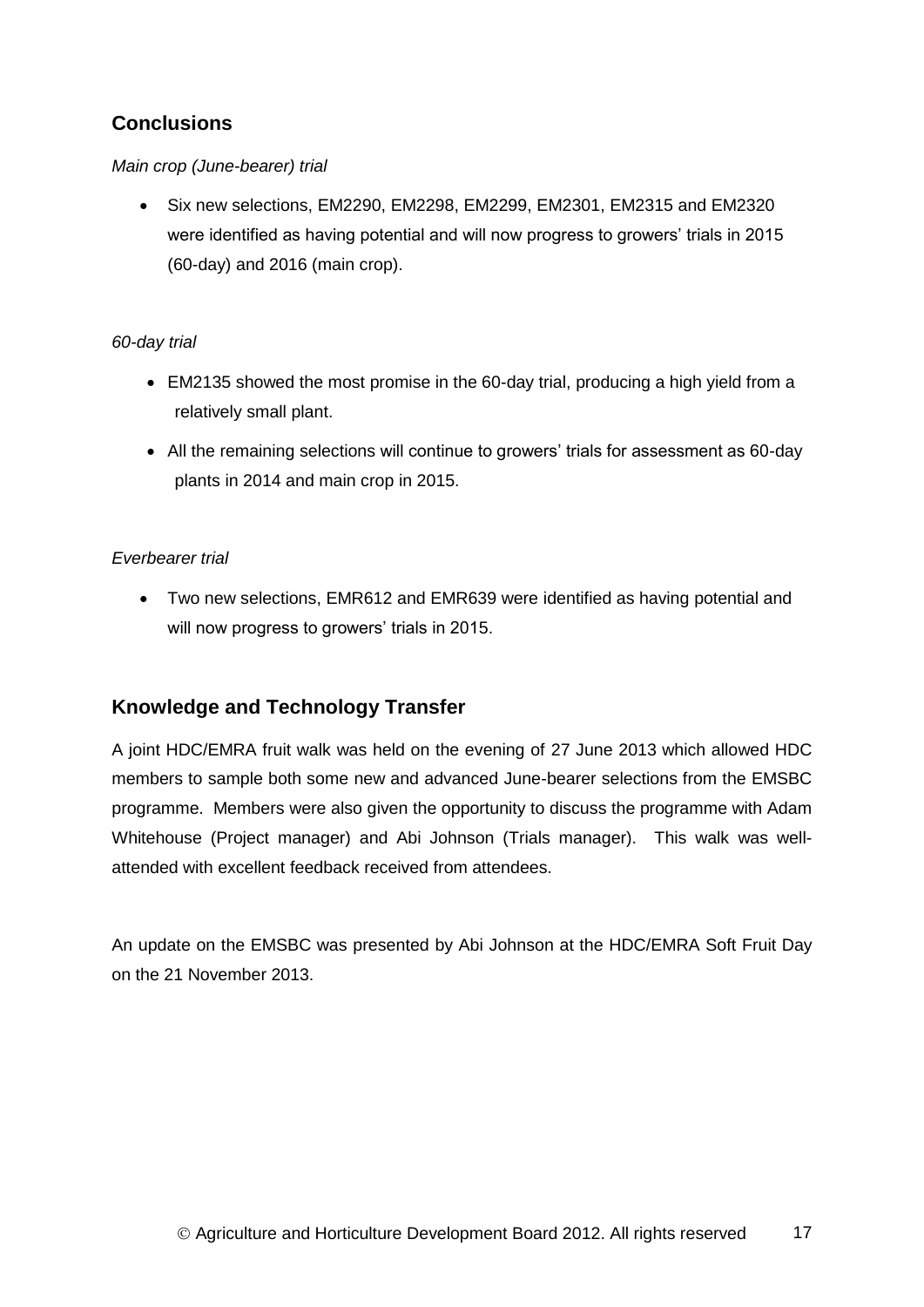# <span id="page-18-0"></span>**Appendices**

**Scoring system employed for fruit and plant characteristics**

## **Fruit characteristics:**

| Appearance            | 3=poor                                                      |
|-----------------------|-------------------------------------------------------------|
|                       | 5=acceptable                                                |
|                       | 7=attractive                                                |
|                       |                                                             |
| <b>Skin Firmness</b>  | $3 =$ weak                                                  |
|                       | 5=acceptable                                                |
|                       | 7=tough                                                     |
|                       |                                                             |
| <b>Flesh Firmness</b> | $3 = soft$                                                  |
|                       | 5=acceptable                                                |
|                       | $7 = firm$                                                  |
|                       |                                                             |
| Flavour               | 1=unpleasant                                                |
|                       | 3=poor                                                      |
|                       | 5=acceptable                                                |
|                       | 7=pleasant                                                  |
|                       | 9=very pleasant                                             |
|                       |                                                             |
| <b>Shelf life:</b>    |                                                             |
| <b>Overall Score</b>  | 1=Very unattractive                                         |
|                       | 3=Unattractive                                              |
|                       | 5=Shape or colour may be uneven, there may be a few bruises |
|                       | 7=Even shape and colour                                     |
|                       | 9=Attractive, looks fresh                                   |